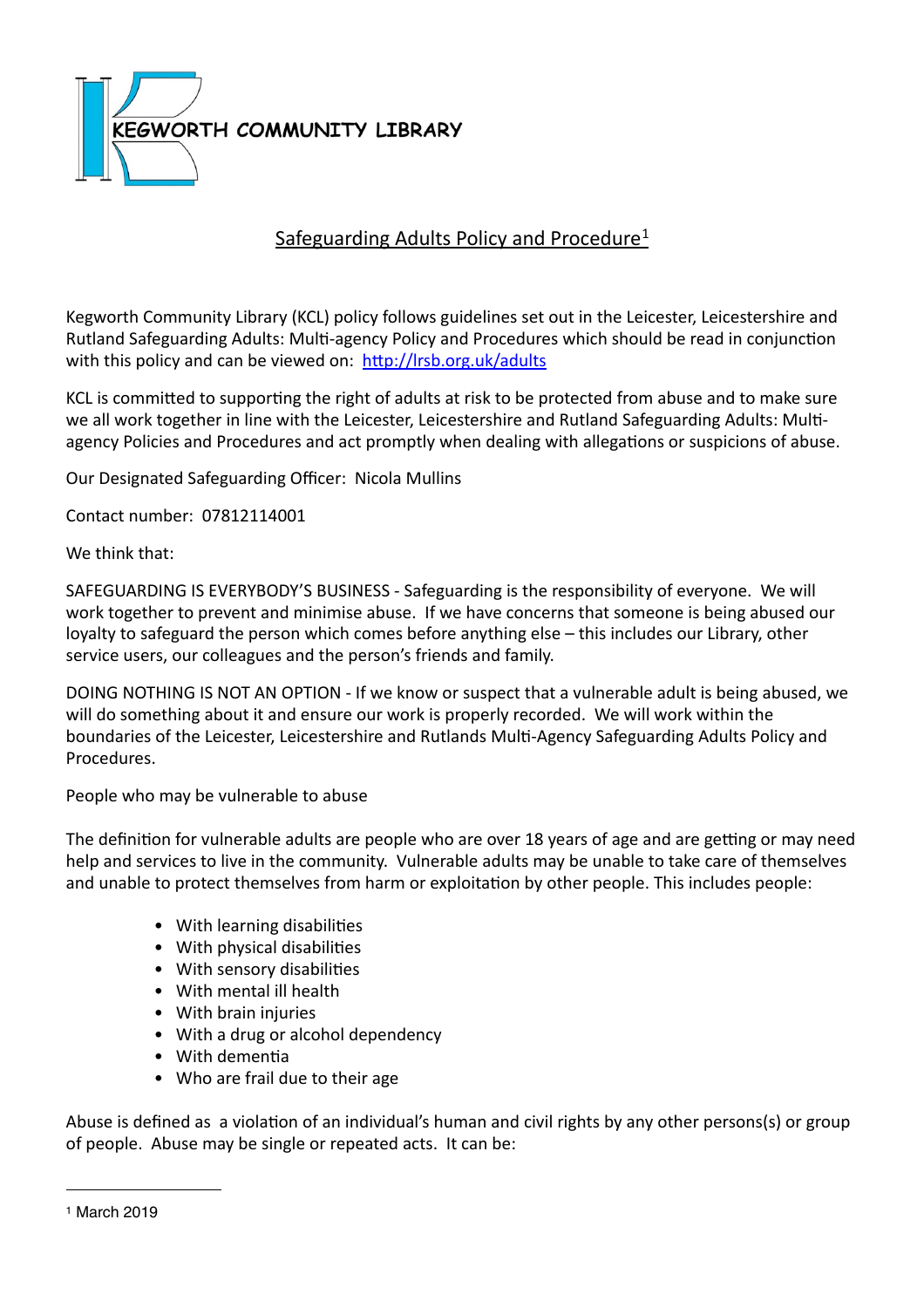Physical abuse: for example, hitting, slapping, burning, pushing, restraining or giving the wrong medication.

Psychological abuse: including emotional abuse, threats of harm, shouting, swearing, frightening, blaming, ignoring or humiliating a person, threats of harm or abandonment, intimidation, verbal abuse.

Financial: including the illegal or unauthorised use of a person's property, money, pension book or other valuables, pressure in connection with wills, property or inheritance.

Sexual: such as forcing a person to take part in any sexual activity without his or her informed consent  $$ this can occur in any relationship.

Discriminatory: including racist or sexist remarks or comments based on a person's disability, age or illness, and other forms of harassment, slurs or similar treatment. This also includes stopping someone from being involved in religious or cultural activity, services or support networks.

Institutional: the collective failure of an organisation to provide an appropriate and professional service to people at risk of abuse. This includes a failure to ensure the necessary safeguards are in place to protect adults and maintain good standards of care in accordance with individual needs, including training of staff, supervision and management, record keeping and liaising with other providers of care.

Domestic Abuse: incident or pattern of incidents of controlling coercive or threatening behaviour, violence or abuse by someone that can be a partner or family member, regardless of gender or sexuality,

Neglect and acts of omission: including ignoring medical or physical care needs. These can be deliberate or unintentional, amounting to abuse by a carer or self-neglect by the vulnerable person: for example, where a person is deprived of food, heat, clothing, comfort or essential medication, or failing to provide access to appropriate health or social care services.

# How Might We Notice Abuse?

Concerns about or evidence of abuse can come to us through:

- A direct disclosure by the adult.
- A complaint or expression of concern by a volunteer, a carer, a member of the public or relative.
- An observation of the behaviour of the person by the volunteer, member of the public or carer.

# Our Commitment

To safeguard adults who are experiencing, or at risk from, abuse, KCL is committed to:

- Identifying the nature of abuse of vulnerable adults where it is occurring
- Responding effectively to any circumstances giving grounds for concern, or where formal complaints or expressions of anxiety are expressed
- Ensuring the active participation of individuals, families, groups and communities wherever possible and appropriate
- Raising awareness of the extent of abuse on vulnerable adults and its impact on them
- Promoting and supporting work designed to reduce abuse and the fear of abuse as experienced by vulnerable adults
- Regularly monitoring and evaluating how our policies, procedures and practices for safeguarding adults are working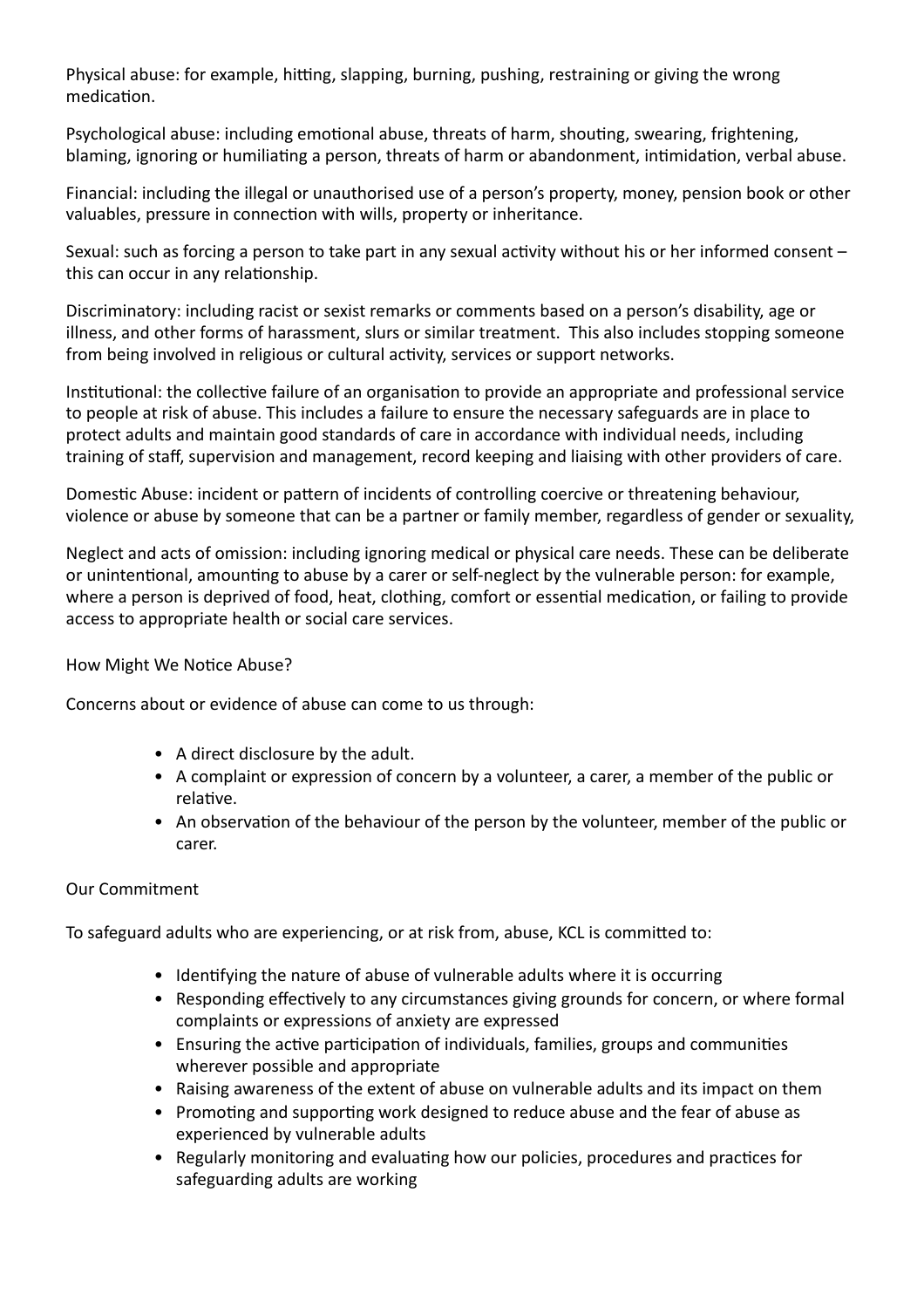- Making sure our policies, procedures and practices stay up to date with good practice and the law in relation to safeguarding vulnerable adults
- Ensuring our procedures are in line with the Multi-Agency Safeguarding Procedures

### Prevention and Confidentiality

All volunteers will be requested to read KCL's Safeguarding Policies and Procedures.

We will work with the person in a way that meets all the aspects of confidentiality, but where abuse to a person is alleged, suspected, reported or concerns are raised, KCL's Safeguarding Adults Procedure must be followed. The confidentiality of the vulnerable person will be respected wherever possible and their consent obtained to share information. The person should be made aware that our Library and volunteers cannot ignore issues around abuse and that steps will be taken to deal with them in as sensitive a manner as possible. The welfare of the individual is paramount.

Useful Contacts Police 999 Non - emergency 101 Adult Social Care 0116 305 0004

(Additional contact numbers in Appendix)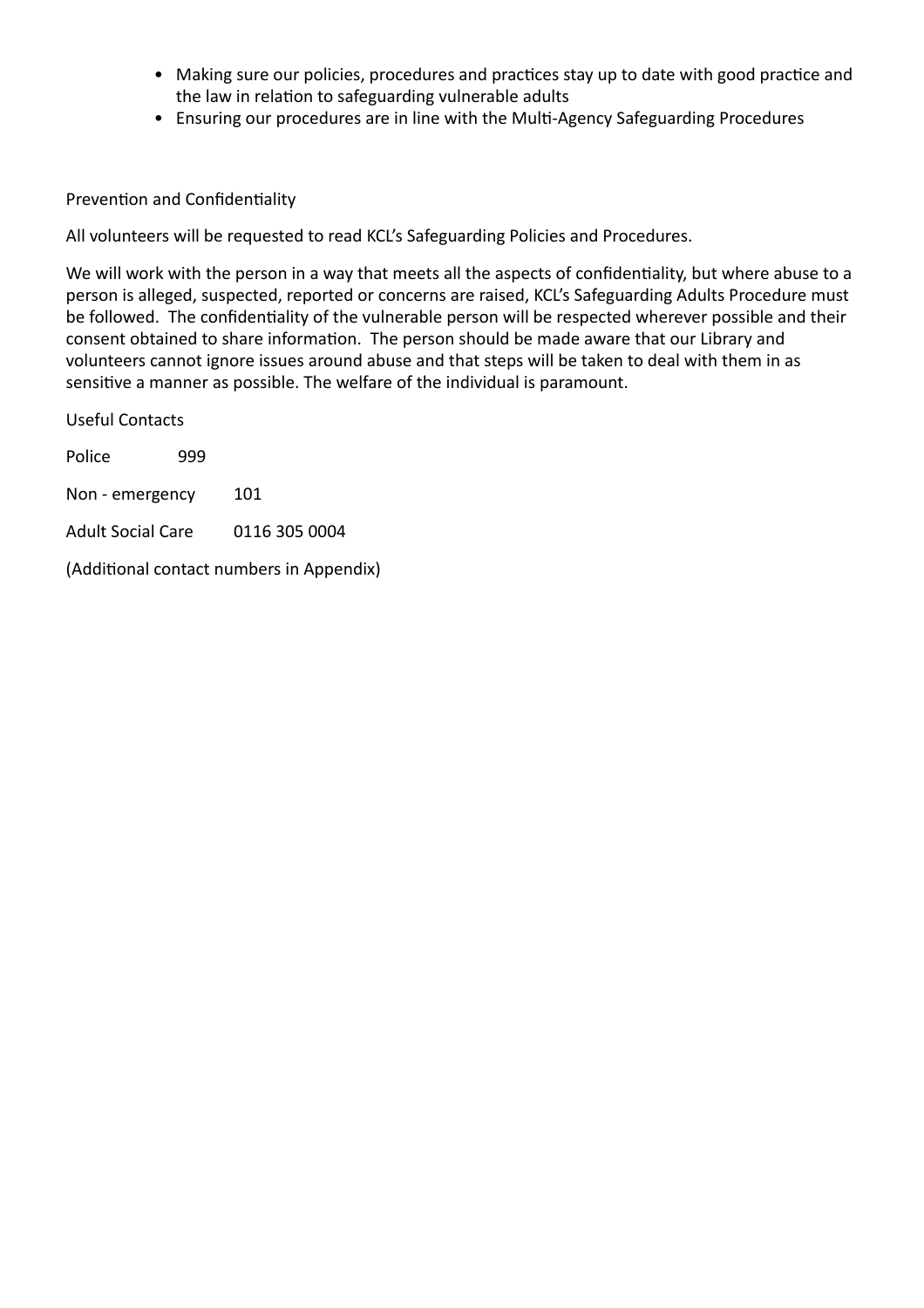#### Safeguarding Procedure

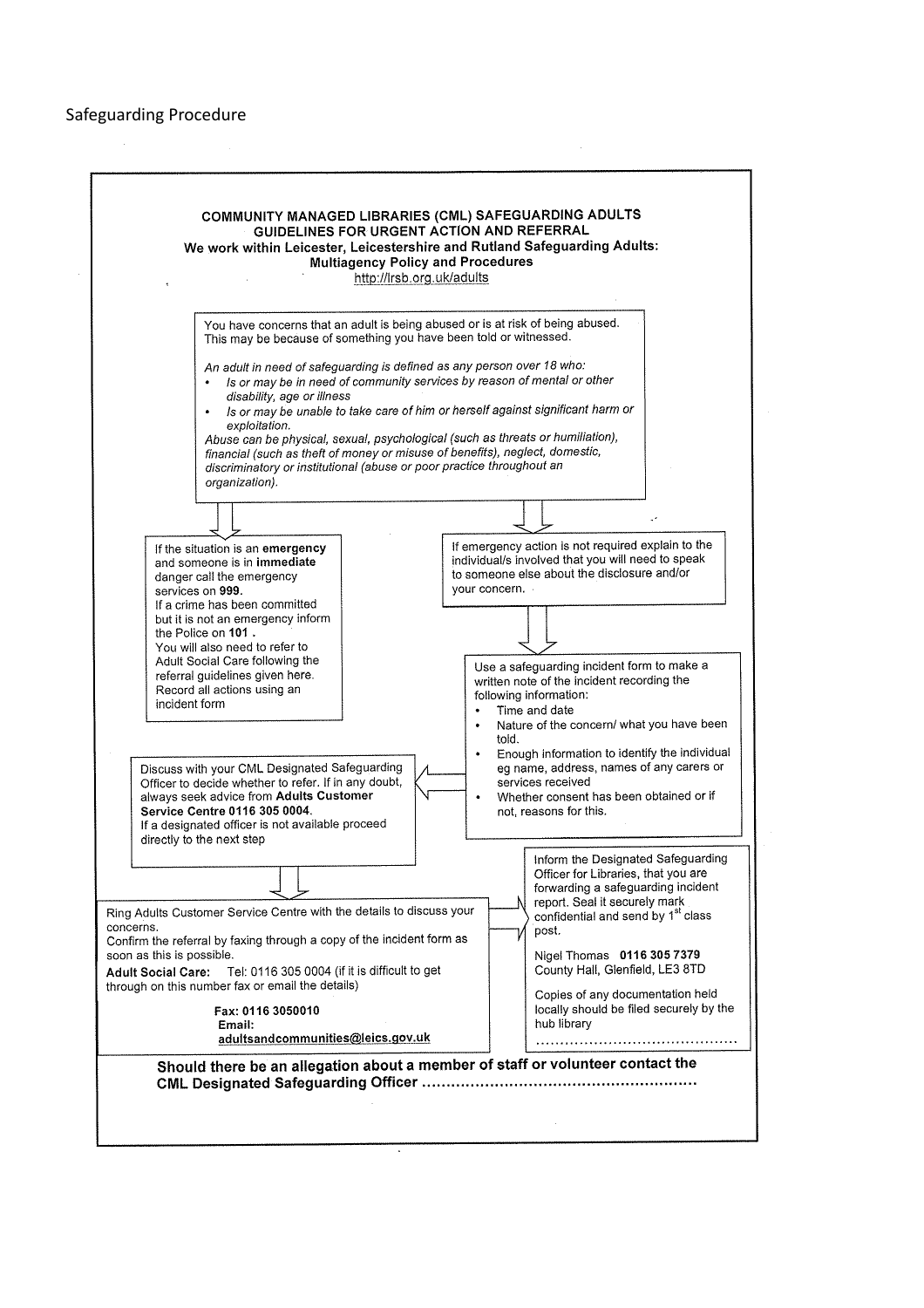# The Procedure in Detail

You think abuse has or may have occurred, ACT immediately.

It is the responsibility of the person first becoming aware of a situation where there may be a person subject to, or at risk of, abuse to:

# Make Safe

Deal with the immediate needs of the person. This may mean taking reasonable steps to ensure the adult is in no immediate danger and seeking medical treatment if required as a matter of urgency.

Do NOT discuss the allegation of abuse with the alleged perpetrator.

If the allegation is about a volunteer of any organisation, ensure that the allegation is properly managed by reporting the allegation to the designated safeguarding officer or the volunteer coordinator.

# Inform

Tell the designated safeguarding officer or volunteer coordinator immediately or as soon as practical who will help to deal with the issue. Contact the police if it is thought a crime has just been committed.

# Record

Record details of the allegation as soon as possible somewhere that can be kept secure. Include:

You think abuse has or may have occurred. Act immediately.

- Make sure the person is safe.
- Inform the designated safeguarding officer or volunteer coordinator immediately.
- Contact the police if it is thought a crime has just been committed.
- Record details of the allegation.

Bringing the concern to the attention of the designated safeguarding officer or volunteer coordinator who will discuss the allegation / concerns with the local authority referral agency or the police straight away. Social services or the police will decide what to do next.

Clarify the facts stated by the member of staff but do NOT in any circumstances discuss the allegation of abuse with the alleged perpetrator or, if possible, the victim.

Check that the circumstances fall within the safeguarding adults procedures i.e. meeting the definition of abuse as defined in this Policy and Procedures. If at all uncertain a referral should be made to Social services. Complete a KCL Safeguarding Form (a copy of which can be found at the end of this document).

The person making the referral should ideally have the following information available; however, the lack of any of this information should not delay the referral:

- $\cdot$  The name of the adult
- Date of birth and age
- Address and telephone number
- Why the adult is considered at risk/or is being abused
- Whether consent has been obtained for the referral, and if not the reasons e.g. the person lacks mental capacity or there is an over-riding public interest (e.g. where other adults are at risk)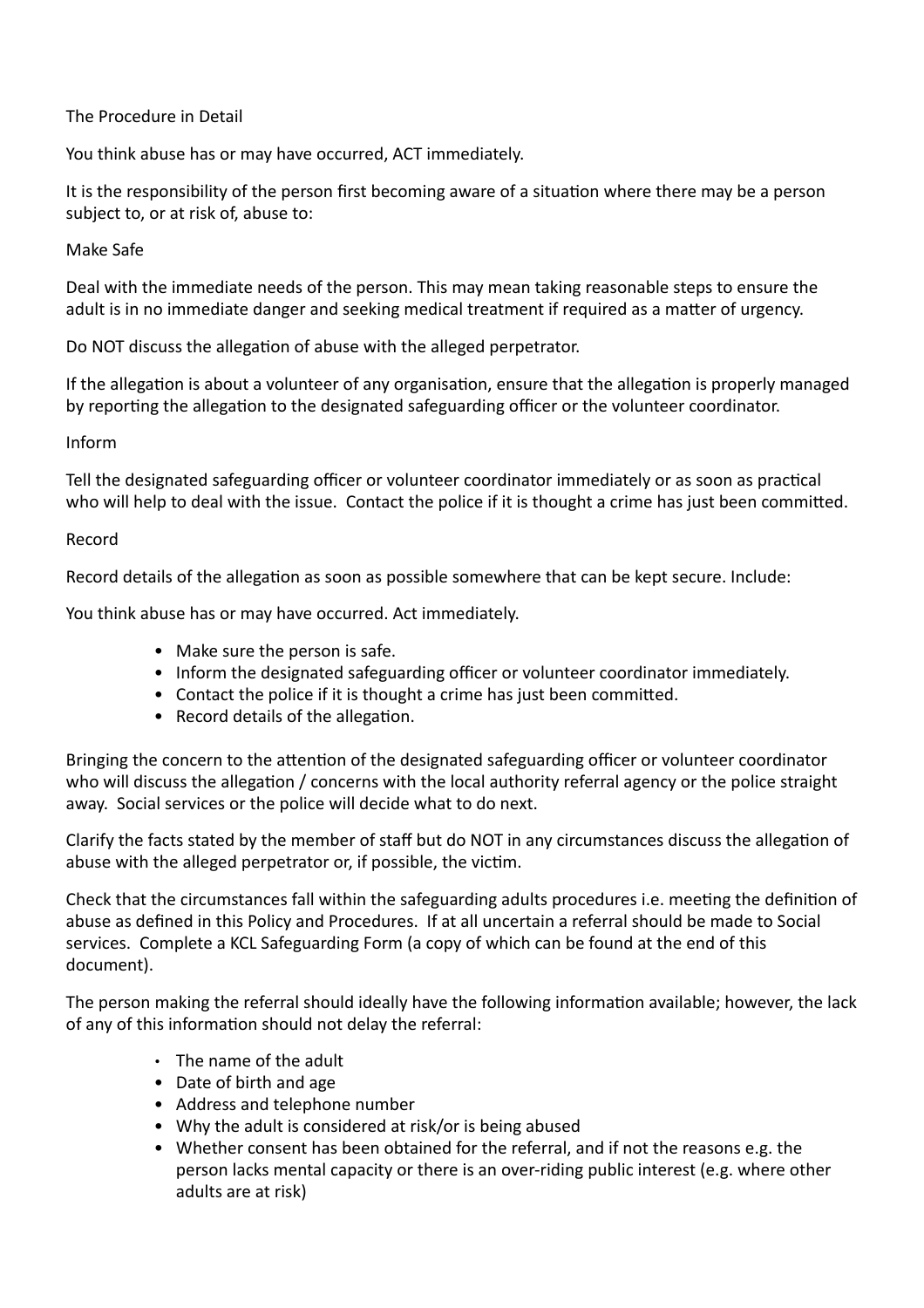- Whether there are any concerns or doubts about the mental capacity of the person
- Whether the police are aware of the allegation, and whether a police investigation is underway

What if someone does not want me to report concerns?

- Explain that you must discuss these concerns with your designated safeguarding officer
- Explain that other people may be at risk.
- There may be other issues that they are not aware of.